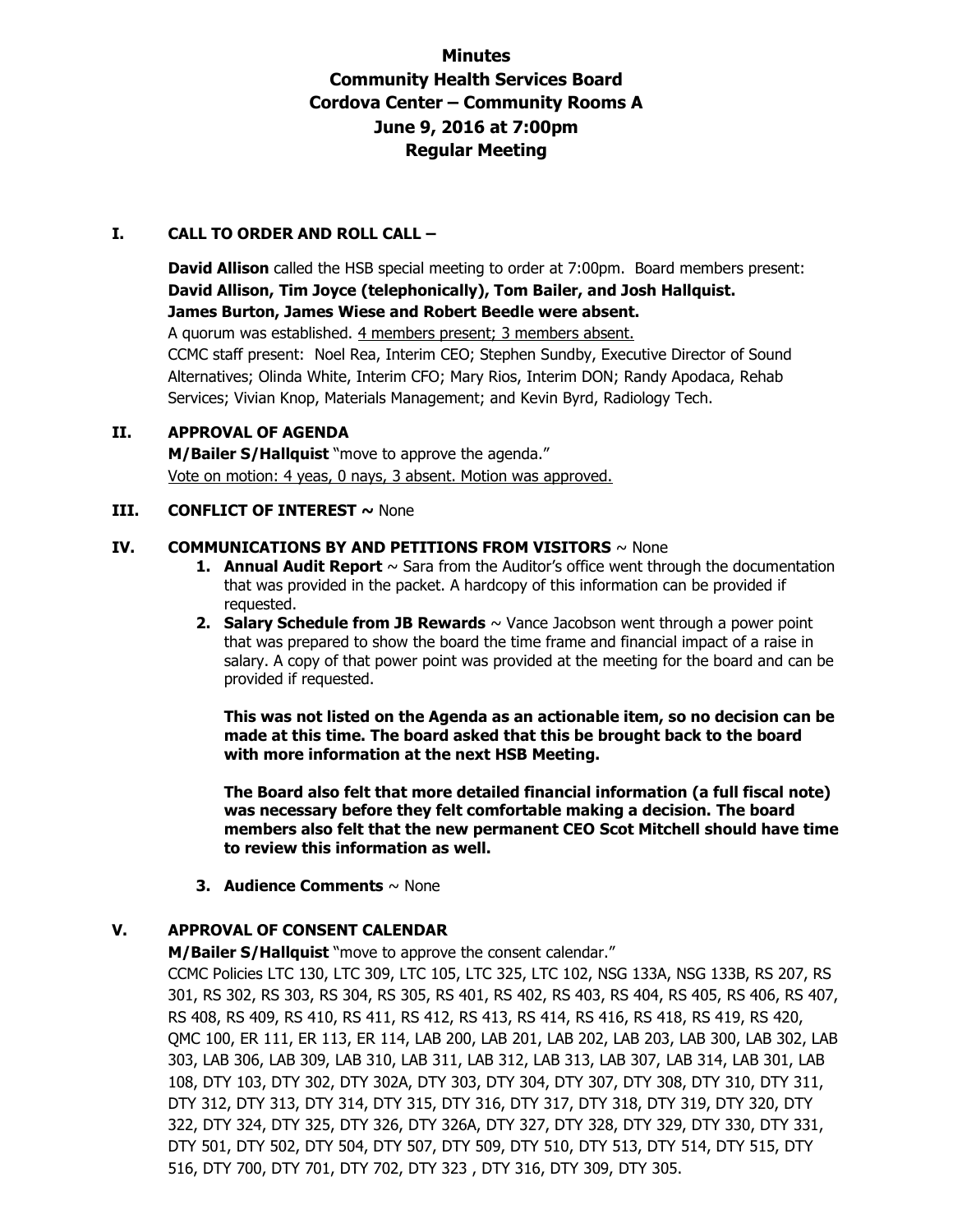HSB Chairman recommended that for purchasing food that CCMC take a look at Cisco, they are on average 1/3 the price of what Food Services of America charges.

Vote on motion: 4 yeas, 0 nays, 3 absent. Motion was approved.

## **VI. APPROVAL OF MINUTES**

**M/Hallquist S/Bailer** "move to approve the minutes from the April 14, 2016 Regular Meeting Minutes, April 27, 2016 Special Meeting Minutes and the May 12, 2016 Regular Meeting Minutes."

Vote on motion: 4 yeas, 0 nays, 3 absent. Motion was approved.

### **VII. REPORTS OF OFFICERS and ADVISORS** ~ None

**President's Report** ~ Nothing in addition to what we're already talking about. Administrator's Report  $\sim$  In addition to what we've already talked about, we will have a CFO candidate coming here. His name is Lee Hammett, he has worked at a Critical Access Hospital here in Alaska in Sitka. **Allison** asked if Scot been involved in that. **Noel** responded that Scot has seen his CV. **Allison** asked if he weighed in on him. **Rea** stated that yes, and he thought that Scot was fine with him.

**Discussion continued as to whether Scot Mitchell was given the information and had weighed in and agreed to offer a contract to Lee Bennett.** 

#### **Medical Director's Report** ~ None

**Finance Report**  $\sim$  Olinda reported that even though she provided the financial report it was not 100% accurate. This inaccuracy appears to be due to a computer issue, and I have been working on getting that fixed.

## **The Board continued with a more detailed discussion regarding the monthly financial materials provided.**

**Sound Alternatives Report**  $\sim$  Stephen Sundby report that they are waiting now to hear on their grant and how much it will be.

**Quorum Report**  $\sim$  Ron Vigus stated that they are continuing to search for a CFO for the facility. Ron is planning on being at the July 14<sup>th</sup> Regular Meeting.

#### **VIII. CORRESPONDENCE** ~ None

## **IX.** ACTION ITEMS ~ None

## **X. DISCUSSION ITEMS**

1. List of Contracts Obligating CCMC

**Allison** asked for this item to be placed on the Agenda to see about having staff generate a list of all of the contracts. **Joyce** stated that it might be a good time to have the discussion of having a Finance Committee to see that information. **Bailer** agreed on a Finance Committee and then they can come back and report to the Board. As far as the Contracts are concerned they aren't an issue for me at this point. **Hallquist** disagreed about the need for a list of contracts from CCMC. We need to let the people do what we're paying them to do, if they aren't doing their job, we should get rid of them.

**Rea** reported that they have a vendor list, and there are 195 vendors on that list. **Faith** spoke up and reported that she has a spreadsheet that she had created for Stephen that listed every contract that the CEO signs off on.

## **XI. AUDIENCE PARTICIPATION** ~ None